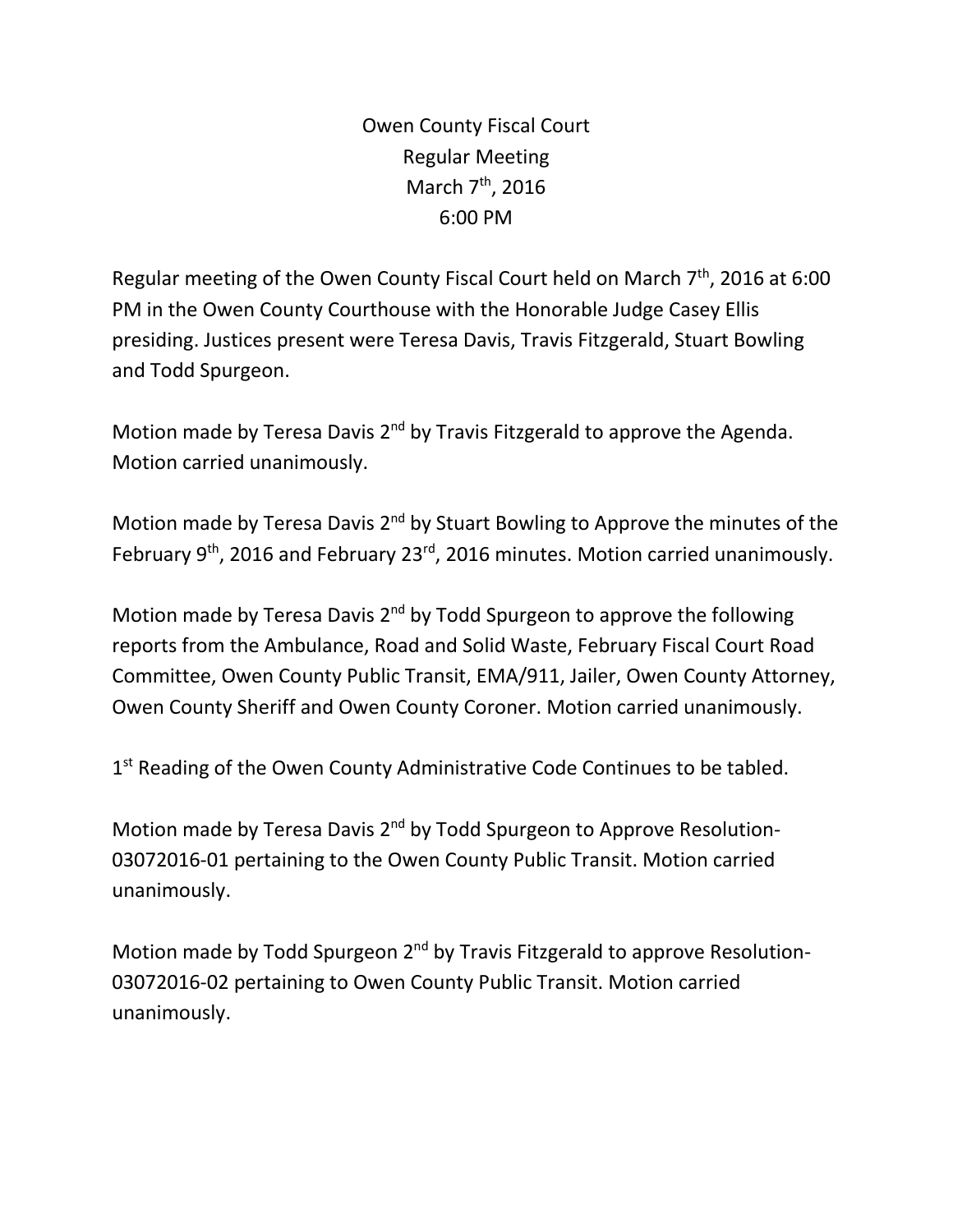Motion made by Teresa Davis 2<sup>nd</sup> by Stuart Bowling to approve Resolution-03072016-03 pertaining to Owen County Public Transit. Motion carried unanimously.

Motion made by Teresa Davis 2<sup>nd</sup> by Todd Spurgeon to table the Owen County Jailers 2016-2017 Budget. Motion carried unanimously.

Motion made by Travis Fitzgerald 2<sup>nd</sup> by Stuart Bowling to approve the Surplus of the Phisio-Control Heart Monitors from the Owen County EMS. Motion carried unanimously.

Motion made by Teresa Davis  $2<sup>nd</sup>$  by Stuart Bowling to approve the Retirement Resignation of David Lilly from the Owen County EMA. Motion carried unanimously.

Motion made by Travis Fitzgerald 2<sup>nd</sup> by Todd Spurgeon to Approve David Lilly's Sick time of 238 hours payable to his retirement. Motion carried unanimously.

Motion made by Stuart Bowling 2<sup>nd</sup> by Teresa Davis to approve to pay David Lilly's Vacation time of 1000 hours. Motion carried unanimously.

Motion made by Travis Fitzgerald 2<sup>nd</sup> by Todd Spurgeon to hire Christopher Willis as a Full-time Paramedic at \$11.00 per hour pending back ground and drivers checks and Medical Director Sponsorship. Motion carried unanimously.

Motion made by Travis Fitzgerald 2<sup>nd</sup> by Stuart Bowling to approve the hire of Autumn Becknell as the Red Shift Supervisor. Motion carried unanimously.

Motion made by Teresa Davis 2<sup>nd</sup> by Todd Spurgeon to approve the Transfers. Motion carried unanimously.

Motion made by Teresa Davis  $2^{nd}$  by Stuart Bowling approving the payment of the Claims. Motion carried unanimously.